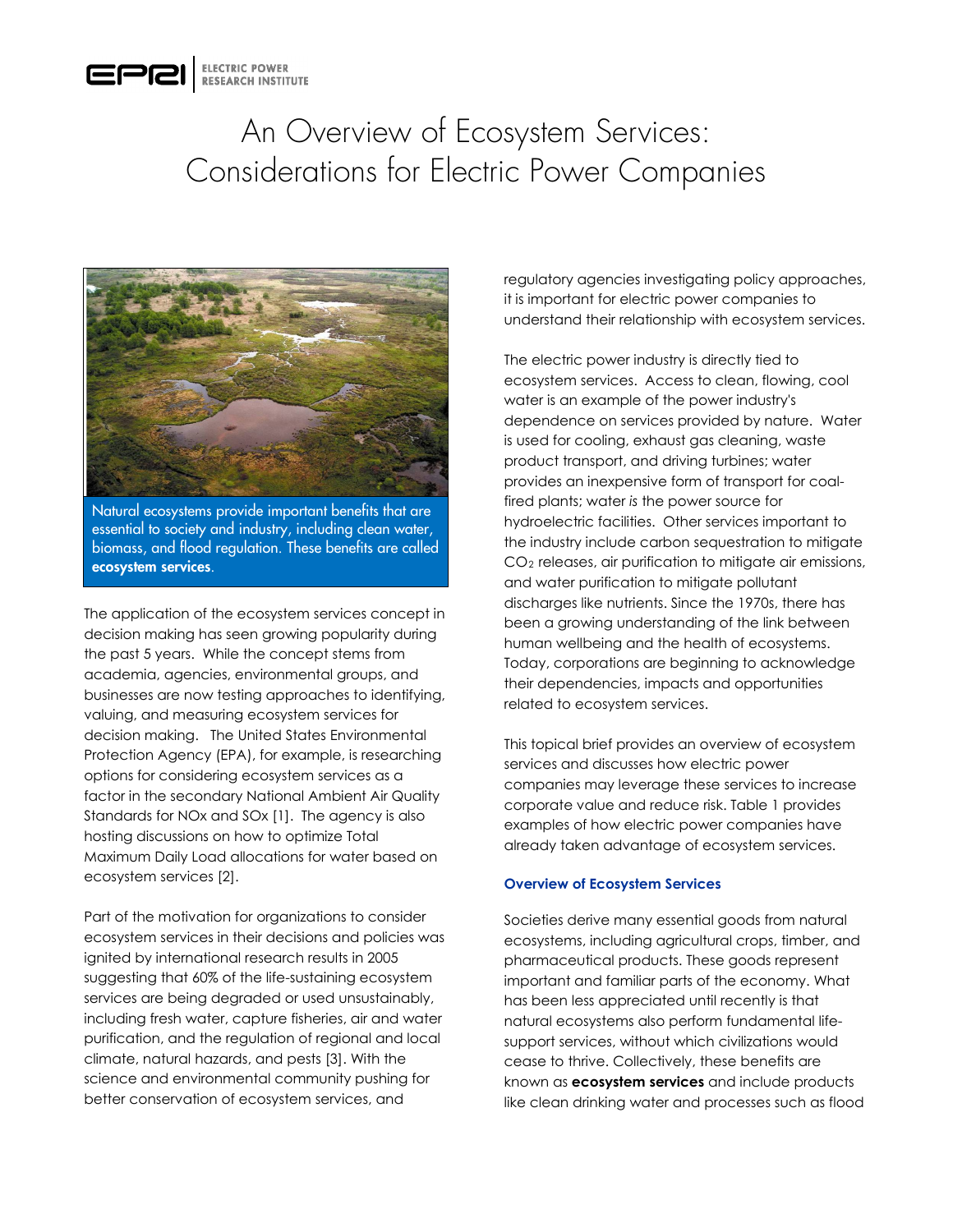control and climate regulation. Ecosystem services can be subdivided into four categories, which are listed below [7].

- Provisioning services goods or products produced by ecosystems (clean water, timber, food, fuel).
- Regulating services natural processes regulated by ecosystems (water purification, flood regulation, erosion control, climate regulation, natural hazard regulation, pollination).
- Cultural services non-material benefits obtained by ecosystems (recreational, spiritual, aesthetic).
- Supporting services Functions that maintain all other services (photosynthesis, nutrient cycling, soil formation).

For the electric power industry, ecosystem services are important in several ways. Some services are directly related to power generation, such as water supply and biomass. Other services can impact cost of operations, like erosion control, flood reduction, and the use of wetlands for wastewater treatment. The electric power industry can also realize new revenue streams through emerging markets for carbon sequestration or wetland mitigation, or recreational user fees. Finally, impacts on ecosystem services can expose the industry to corporate risks.

## **Valuing Ecosystem Services**

Over the past two decades, a fair amount of attention has been focused on the financial value of ecosystem services. Valuation of ecosystem services, however, varies based on perspective and discipline. This section will review nonmarket valuation, direct value, markets for ecosystem services, and corporate ecosystem valuation.

Although the Costanza et al. \$33 trillion value of the world's ecosystem services is a highly sited instance of valuation, this is just one example within a larger body of academic studies [8, 9]. There is a whole genre of research called nonmarket valuation [10]. Nonmarket valuation attempts to tease out the monetary value of ecosystem services through various means. The method of contingent valuation, for example, uses surveys to determine willingness-topay for conservation, improved water quality, or the value of preserving an endangered species half a

world away. Nonmarket valuation was used by the courts to consider the natural resource damage fines levied on Exxon for its infamous 1989 Valdez oil spill in Prince William Sound [11]. More recently, ecosystem service values are being considered in fines for BP's Deep Horizon Gulf oil spill [12].

Ecosystem services can also have direct value on the free market. Prices for provisioning services like timber and agricultural crops are easily found. A lesser known direct value is that of pollination services. In the agricultural world, many producers rent bee hives. The total U.S. value of pollination services is estimated at four to six billion dollars per year [8].

## **Table 1**. **Examples of Electric Power Companies and Ecosystem Services**

#### **Dependence**

"In the 1990s, Costa Rican hydropower company Energia Global (now Enel Latin America) was literally losing its source of power. Landowners were clearing the forested slopes upstream of the company's dams for livestock and agriculture. With the trees gone, heavy rains were causing increased soil erosion and river sedimentation, lowering dam reservoir capacity and power output. Energia Global now pays farmers to keep trees on their farms [4]."

#### **Opportunities**

Through an EPRI project, Allegheny Power realized over \$5 million in tax savings when it considered the value of ecosystem services. The traditional real estate appraisal valued the land at \$16 million. After EPRI conducted an eco-assessment of the marketable environmental benefits (carbon sequestration credits, wetland mitigation credits), the value rose to \$33 million. Allegheny Power sold the land for \$16 million under "bargain sale" tax provisions to the United States Fish and Wildlife Service [5] and claimed a donation of \$17 million, ultimately resulting in over \$5 million in savings after all other expenses were accounted for.

#### **Provisioning**

Florida power companies provide a wildlife haven when manatees flock to warm water discharge outflows. Tampa Electric opened a viewing platform in 1986 as a goodwill gesture. The state- and federal-designated sanctuary has hosted several million visitors [6].



*Manatees at F &L Riviera Beach Power Plant. Photo credit: Lannis Waters / Associated Press (in*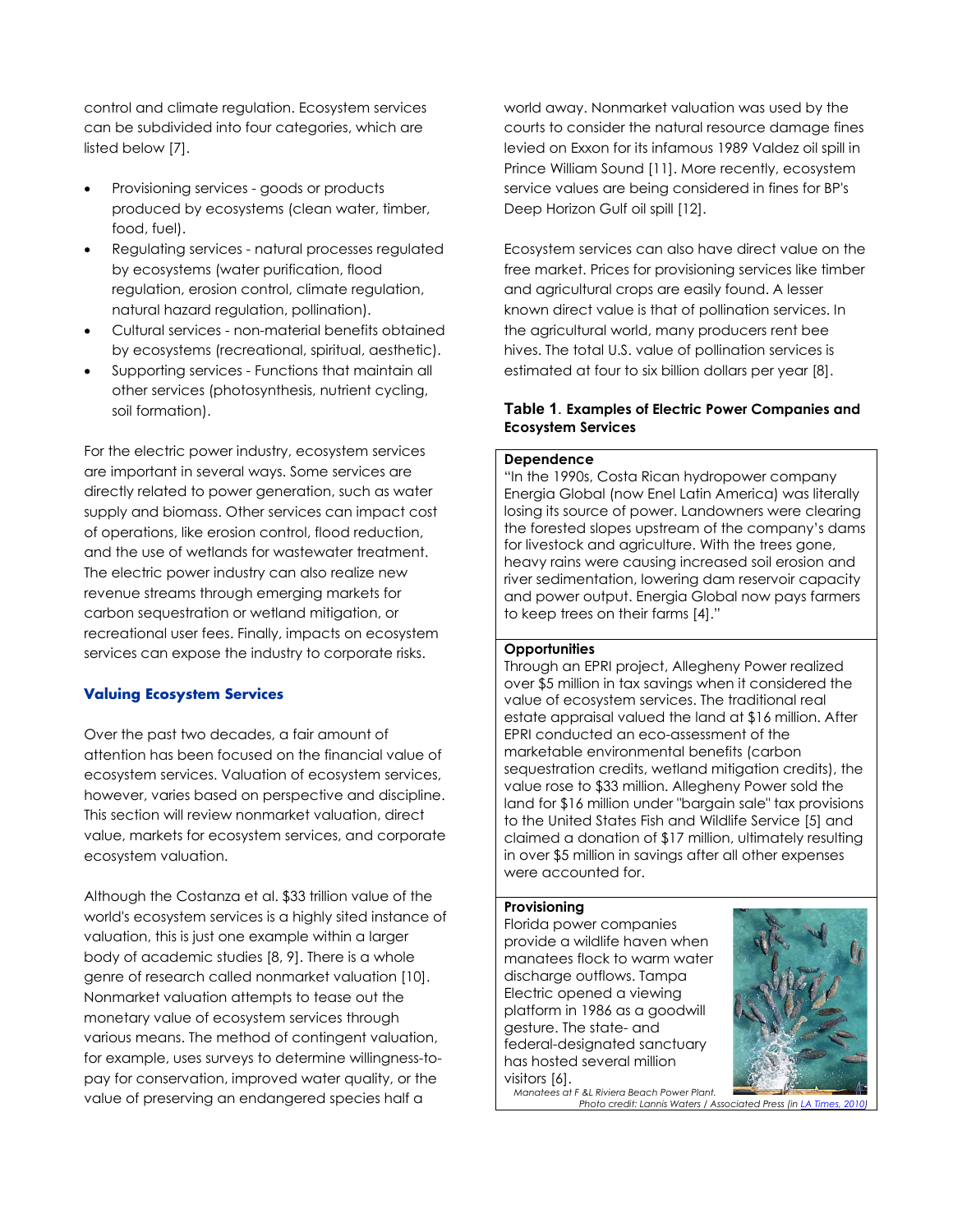Other services are valued by engaging in marketbased instruments that create economic incentives for conservation, namely markets for ecosystem services (MES) and payments for ecosystem services (PES). There are four primary Markets for Ecosystem Services (MES), as summarized in Table 2 [13, 14, 15, 16, 17]. MES are exchange markets where ecosystem services are traded within guidelines and protocols driven by regulation or threat of regulation. The first MES experience at the international scale is the European Union emission trading system launched in 2005, which established a trading mechanism for the six major greenhouse gases [13]. In the U.S., the Chicago Climate Exchange, launched in 2003 and since closed, created a trading scheme based on voluntary targets. Companies emitting more than their target could buy credits from those that emitted less. Another example of MES is wetland mitigation banking.

Wetland mitigation banking is an option for fulfilling regulatory compensation requirements under the Clean Water Act. Wetland mitigation banking, along with a parallel system of Conservation Banking for endangered species, acts as a landscape-scale market, whereby permittees impacting natural resources drive demand, and private-party "bankers" supply credits for on-the-ground restoration and conservation. The use of wetland mitigation and conservation banking has increased from pilots to formalized regulation and a niche private industry [14, 15, 18, 19, 20].

| <b>Natural Resource</b>                        | <b>Federal Guidance/</b><br>Policy (Year)                            | <b>Credit Currency</b>                                  | <b>Total Annual</b><br><b>Market Value</b> | <b>Credit Price Range</b>                                                   |
|------------------------------------------------|----------------------------------------------------------------------|---------------------------------------------------------|--------------------------------------------|-----------------------------------------------------------------------------|
| Carbon (global)                                | Pending                                                              | Pounds/tons $CO2e$                                      | $$142$ billion                             | $$1-$20$                                                                    |
| Wetlands and<br>streams (U.S.)                 | Mitigation Banking<br>(1995)                                         | Acres                                                   | $$1.8-$3.2 billion$                        | \$3,000-\$653,000                                                           |
| Threatened and<br>Endangered<br>Species (U.S.) | <b>Conservation Banking</b><br>(1995-California), (2003-<br>Federal) | Acres and<br>individuals                                | \$200 million                              | \$2,500-\$300,000                                                           |
| <b>Water Quality</b><br>(U.S.)                 | Water Quality Trading<br>(2003)                                      | Pounds of nutrients,<br>or similarly specific<br>credit | $$10.8$ million                            | \$1.21-\$10 (Pound<br>Nitrogen)<br>\$3.76-\$25.16<br>(Pound<br>Phosphorous) |

# **Table 2 Primary Markets for Ecosystem Services**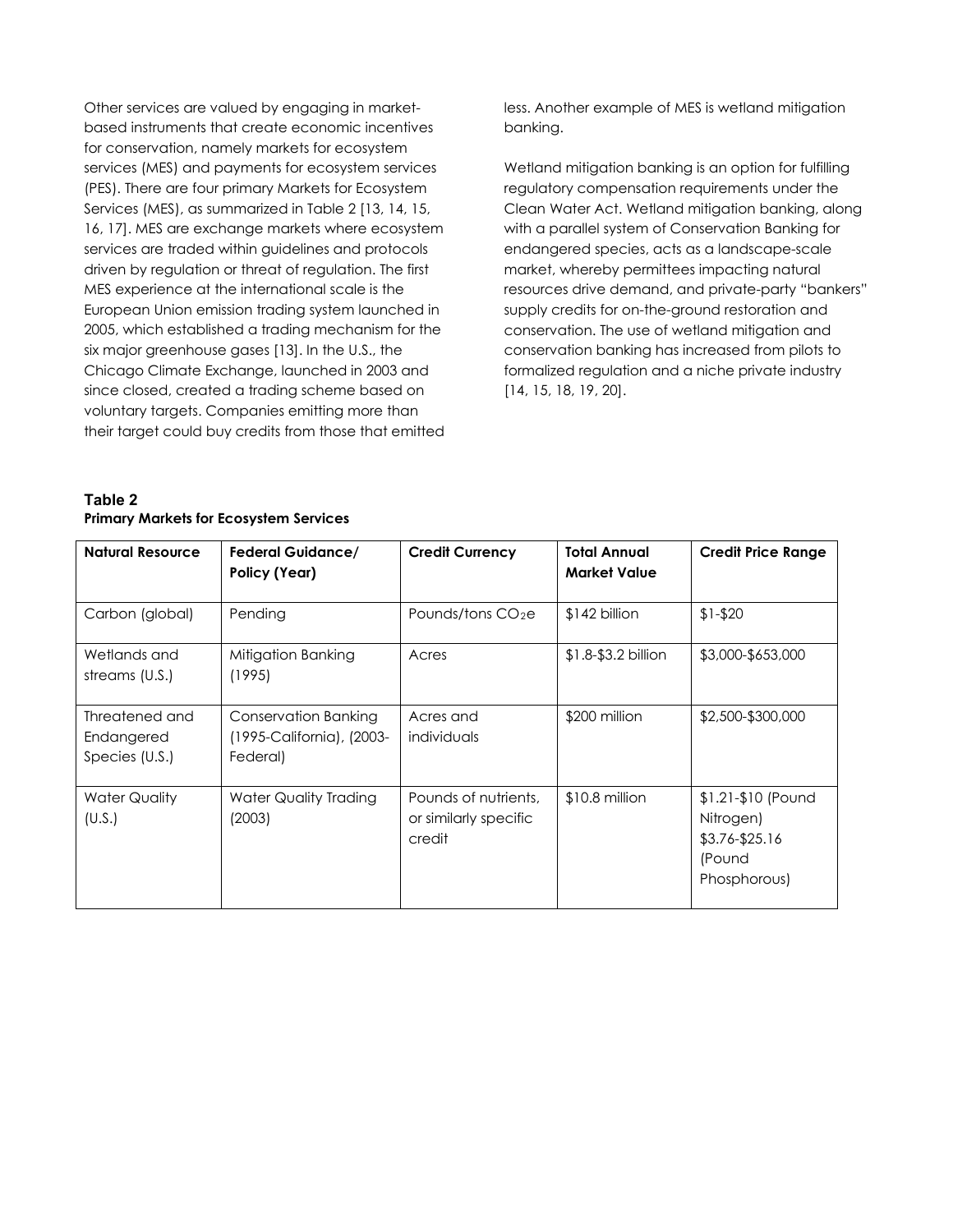Water quality trading is another MES that applies at a landscape level and within the regulatory context [16]. In water quality trading, water quality goals are met by trading pollution reduction credits. Demand is driven by point sources needing to reduce nutrients, salinity, or temperature within a watershed. Supply is created by other point sources or by non-point actors such as agriculture implementing best management practices to improve water quality, as illustrated in the graphic below.



# **Figure 1 Example of Water Quality Trading**

In contrast to MES, payments for Ecosystem Services (PES) represent purely voluntary actions that are not driven by regulatory compliance obligations. Broadly defined, PES programs are mutually beneficial contracts between consumers of ecosystem services and the suppliers of these services [21]. The world's largest and longest-running PES program is the U.S. Conservation Reserve Program, which currently pays about \$1.8 billion a year to farmers and landowners covering a total of more than 34 million of what it considers environmentally-sensitive land. In exchange for payments, farmers agree to plant long-term, resource-conserving land cover to improve water quality, control soil erosion and enhance habitats for waterfowl and wildlife [22]. PES programs are used to incentivize proper land management and reduce deforestation in the rain forests of South and Central America to protect the ecosystem service of carbon sequestration [23, 24].

Other services earn their value by providing business with free services like water purification that would require additional spending if the ecosystems were degraded. Business operations can also impact the ecosystem services provided to local communities. In April 2011, The World Business Council for Sustainable Development (WBCSD) published their *Guide to Corporate Ecosystem Valuation* to help companies inform business decisions by providing direction on

how to value impacts to services and benefits provided by business operations [25].

In all of these markets, there are opportunities for power companies to monetize restoration and conservation approaches for ecosystem services, either through establishing company owned banks, or by buying credits from other banks to meet compliance obligations that also protection ecosystem services [26].

## **Evolution of Ecosystem Services: Academia**

The concept of ecosystem services originated in the late 1970s, following on the heels of the world's first Earth Day. Talking about the beneficial functions of ecosystems was a new way to increase public interest in biodiversity conservation [27]. The concept continued to grow in academic circles, becoming a mainstream topic in literature by the 1990s [4, 28, 29, 30]. Methods for estimating economic value came to the forefront of academic research, and Costanza et al's (1997) \$33 trillion price tag on the global value of ecosystem services continues to be a frequentlycited figure [5]. In 2005, the Millennium Ecosystem Services Assessment was released, and marked a turning point at which the concept of ecosystem services became institutionalized, as illustrated in [Figure 2](#page-3-0) [30].



#### <span id="page-3-0"></span>**Figure 2 Growth in Number of Papers on Ecosystem Services Since 1990**

The Millennium Ecosystem Services Assessment (MA) was essentially a global academic synthesis of the status and trends of ecosystem services around the world. Over 1,000 scientists from 95 countries provided input on this study commissioned by the United Nations. The MA found that over 60% of the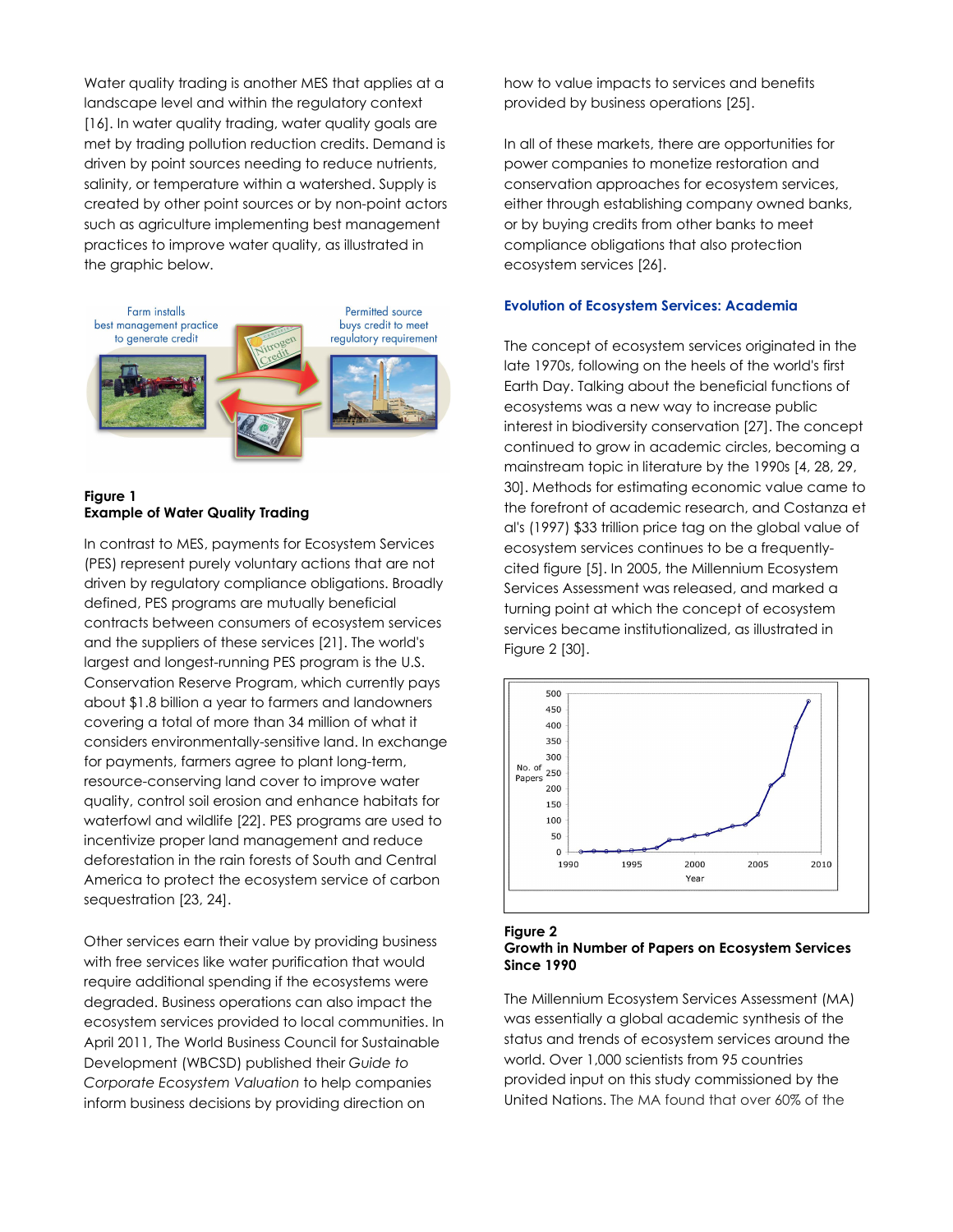world's ecosystem services are being degraded or used unsustainably, exemplified by these findings:

- Water withdrawals from rivers and lakes doubled since 1960; most water use (70% worldwide) is for agriculture.
- Since 1960, flows of reactive nitrogen in terrestrial ecosystems have doubled, and flows of phosphorus have tripled. More than half of all the synthetic nitrogen fertilizer used on the planet has been used since 1985.
- Since 1750, the atmospheric concentration of carbon dioxide has increased by about 32%, primarily due to the combustion of fossil fuels and land use changes. Approximately 60% of that increase has taken place since 1959 [2].

These and many other impacts to ecosystem services stem from increasing demands on resources from population growth, which doubled between 1960 and 2000.

#### **Evolution of Ecosystem Services: Government**

Following academic interest in ecosystem services, global institutions and government agencies began to investigate the use of an ecosystem service framework in their policy and resource management decisions. On a global level, major intergovernmental agencies including the United Nations Development Program (UNDP), the World Bank, and the International Finance Corporation have begun integrating ecosystem services in their research, granting and lending decisions. For example, the International Finance Corporation recently released screening protocols for lending decisions that require clients to identify, avoid and minimize impacts on ecosystem services [31]. International environmental groups have also developed pilot projects and tools like InVEST, a tool developed in partnership between the Nature Conservancy, Stanford University, and the World Wildlife Fund that models ecosystem service provisioning on the landscape [32].

In the U.S., protection agencies and other influential organizations may implement policies based on ecosystem services management. It is important for the electric power industry to understand the

initiatives of U.S. agencies to anticipate what future policies could mean in terms of industry requirements.

Several U.S. laws already incorporate ecosystem services. For example, Clean Water Act permitting of impacts to wetlands and streams incorporates the functions of aquatic ecosystems when determining mitigation requirements. Similarly, the Endangered Species Act is a reflection of the ecosystem service of habitat provisioning.

Ecosystem services are also considered under the Comprehensive Environmental Response, Compensation and Liability Act (CERCLA) and the Oil Pollution Act during natural resource damage assessments. These assessments use nonmarket market and nonmarket valuation to levy fines for catastrophic damages to ecosystem services, like damages from the Deepwater Horizon spill in the Gulf.

Over the past decade, there has been a flurry of government activity intended to improve institutions and legal safeguards to protect ecosystem services [33]. As of 2010, federal agencies have been engaged in at least 334 research projects related to ecosystem services. Several of those projects explicitly consider federal policies and regulations, while many others provide tools and topical research to support policy decisions [34]. A sampling of these initiatives is provided below.

Within the U.S. Environmental Protection Agency (EPA), several initiatives are underway. The EPA has adopted an internal sustainability initiative that includes "Water and Ecosystem Services" as one of their four broad categories [35]. The EPA is involved in categorizing Final Ecosystem Goods and Services, high-level work to create standard terminology that will link with a new Environmental Monitoring and Assessment Program (EMAP). EMAP includes development of ecological indicators that will assist in identifying causes of impairment to ecosystem services [36, 37].

The EPA conducted the first application of an ecosystem service framework for "identifying and quantifying the policy relevant ecological impacts of NOx and SOx." The policy analysis assessed the utility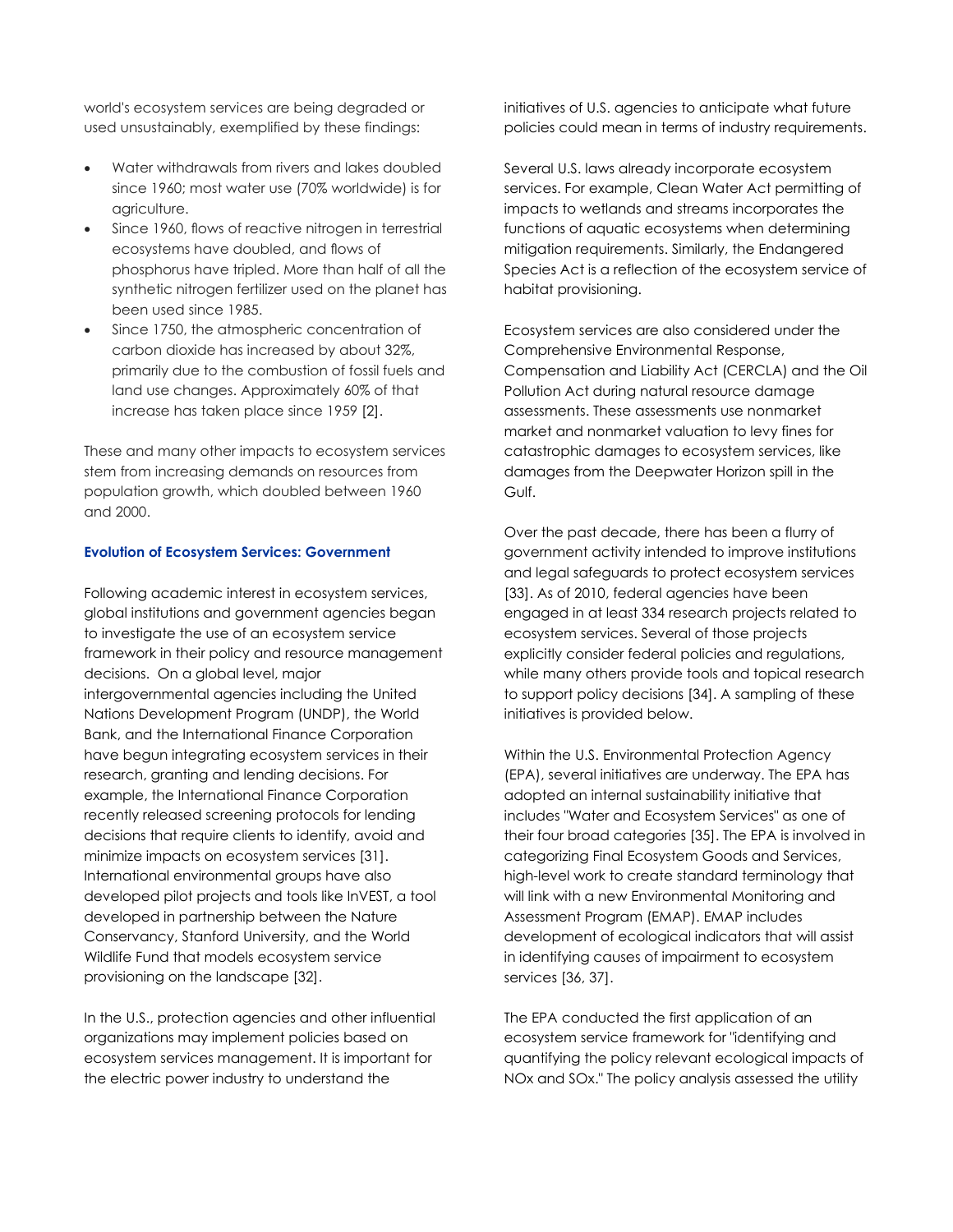of using this framework for setting a secondary National Ambient Air Quality Standard (NAAQS)[1].

The National Ecosystem Services Partnership (NESP), initiated by USDA and EPA, was organized to enhance collaboration and coordination of research, policy, and market implementation at the national level. EPRI Senior Project Manager Jessica Fox serves on the NESP steering committee to guide NESP activities relevant to the electric power industry [38].

Within the USDA, the U.S. Forest Service is also considering an ecosystem services framework for forest management, and valuation to describe provisioning of ecosystem goods and services on public lands. In practice this has translated to a specific goal of providing ecosystem services in the 2009 Planning Rule, an application of an ecosystem services framework on a pilot National Forest, and various other research efforts [39, 40]. As well, the Forest Service's Forests to Faucets study of forest lands important to water quality led to subsequent voluntary water protection partnership projects [41].

In 2008, the USDA created the Office of Environmental Markets (OEM), which supports the development of emerging markets for carbon sequestration, water quality, wetlands, biodiversity, and other ecosystem services. USDA's involvement is based on an interest in providing financial incentives for ecosystem services as an alternative to selling and developing rural lands [41].

What do these initiatives mean for the electric power industry? At the very least, they mean that government agencies will increasingly scrutinize the effects of industry activities on the provisioning of ecosystem services to the public. For example, BSR found in interviews with corporate leaders that government regulators were increasingly requesting integrated ecosystem-based approaches in permitting processes [42]. These initiatives suggest potential for new monitoring requirements, given the attention devoted to understanding and monitoring indicators of ecosystem services. New opportunities may present themselves as well. For example, the power industry may consider engaging in environmental markets or partnering with agencies in the mutually-beneficial provisioning of ecosystem

services. There may be the potential for ecosystem services to be integrated in future regulations.

# **Table 3. Categories of Business Risks and Opportunities [25, 44, 42]**

**Reputational risks and opportunities**: Damage to ecosystem services can affect a company's brand and goodwill with consumers. On the positive side, telling a story about beneficial ecosystem benefits provided by the electric power sector can provide marketing messages.

**Operational risks and opportunities**: This refers to risks related to disruption of inputs in a company's day-today activities and processes. Investments in ecosystem service inputs that the company is dependent upon (e.g., water supply and quality, biomass) may ensure continued access to these inputs without having to invest in costly technological substitutions.

**Regulatory and legal risks**: Negative impacts on ecosystem services can limit a company's "license to operate" (e.g., the ability and length of the time to obtain permits). A 2009 EPRI TMDL Program Advisory Committee workgroup noted the following benefits of 'pre-compliance' activity: reduced costly procedural or legal challenges to regulation, valuable stakeholder relationships, and a chance to ensure fair distribution of restoration and clean-up requirements [45].

**Market and product risks and opportunities**. Investors are demanding broader disclosure and tracking of metrics relating to ecosystem services (carbon emissions, water footprinting, land conversion, pesticide and fertilizer use, etc.) The Global Reporting Initiative—a voluntary sustainability reporting system is considering including ecosystem service metrics as one measure of corporate sustainability.

**Financing risks and opportunities**. Some financial institutions have begun to restrict access to capital for projects damaging ecosystem services. For example, banks have stopped lending to companies engaged in mountaintop mining [46].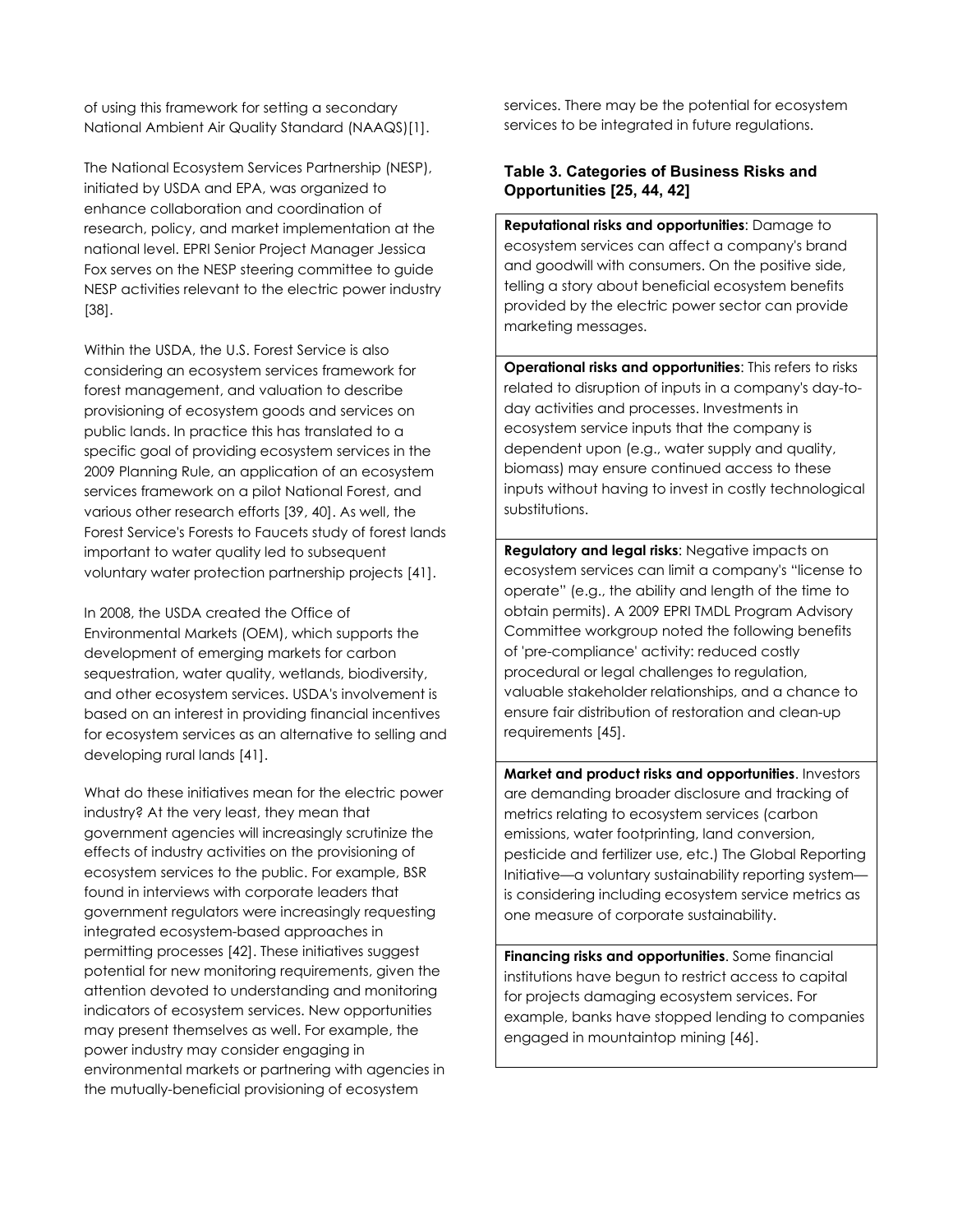#### **Evolution of Ecosystem Services: Business**

Following agency, scientific, and environmental group attention, consideration of ecosystem services is increasing in the business world as well. A 2010 McKinsey survey found that over half of the 1,500 CEOs surveyed considered ecosystem services and biodiversity as a potential risk or opportunity [43]. Some broad categories of business risks and opportunities related to ecosystem services are described in Table 3.

Dow Chemical is seriously considering their business risks and opportunities related to ecosystem services. In 2011, Dow Chemical Company committed to a \$10 million partnership with The Nature Conservancy to incorporate the value of nature into their company goals [47]. Some other examples of developments in the corporate consideration of ecosystem services include:

- Goldman Sachs established a Center for Environmental Markets, and noted in their corporate environmental policy that the firm will "aggressively seek market making and investment opportunities in the environmental markets," including markets for water, biodiversity, forest management, forest-based ecosystems, and other ecosystem features and services. The firm recently committed to investing \$40 billion in green energy projects [48, 49].
- In 2010, multiple countries supported a global study on The Economics of Ecosystems and Biodiversity (or TEEB) with a 200-page report dedicated to business and biodiversity. Although the report escaped attention in the U.S., the initiative resonated in the international arena, spawning multiple initiatives in the business sector: the European Business and Biodiversity Campaign, Germany's Biodiversity in Good Company, Japan's Business and Biodiversity Partnership, and the Brazilian Business and Ecosystem Services Partnership [44, 50, 51, 52].
- The GRI released *The Approach for Reporting on Ecosystem Services* in October of 2011. GRI noted that stakeholders were eager for ecosystem service indicators and GRI intends to develop these in their next generation of guidelines (G4). GRI also provided some "possible future reporting indicators [53]."

## **Case Studies**

To understand the relationships between humans and natural ecosystems through the services derived from them, two case studies are discussed. Successful case studies are important to further our understanding through lessons learned, actions taken and benefits realized. The first case study is a comprehensive program of watershed protection, established by the then Commissioner of the New York City Department of Environmental Protection, as an alternative to costly water filtration works to maintain acceptable water quality for New York City drinking water.

The second case study is a complex property transaction between Allegheny Energy and the Fish & Wildlife Service, which involved a land appraisal including the valuation of eco-assets to improve the value of the property.

#### Catskills Water Quality

The most frequently-cited example of ecosystem services project is the case of New York City's dependence on clean water from the Catskills watershed. The New York City Water system serves millions of people, providing them with over one billion gallons of water per day. Drinking water for the City comes from three watersheds far upstate in the Catskills region, a rural area of farms, forests, small towns, and growing suburban developments. The quality of this source water is so pristine that drinking water goes essentially untreated; a rare exemption from expensive treatment technology that the EPA grants to very few water utilities. By the late 1980s, however, this natural purification system was diminishing. Due to sewage from septic systems and agricultural runoff, the water quality dropped below EPA standards.

When New York City researched the cost of replacing the natural water treatment system with a drinking water filtration plant, the estimated price tag was \$4 to 6 billion in capital costs plus \$250 million annually in operating costs. New York City was able to avoid those costs by investing in the natural system. The City purchased conservation easements to protect the forests in the water supply watersheds and update septic systems. The cost of this investment in ecosystem services was about \$1 billion, providing a savings of around \$6 billion [16, 53, 54].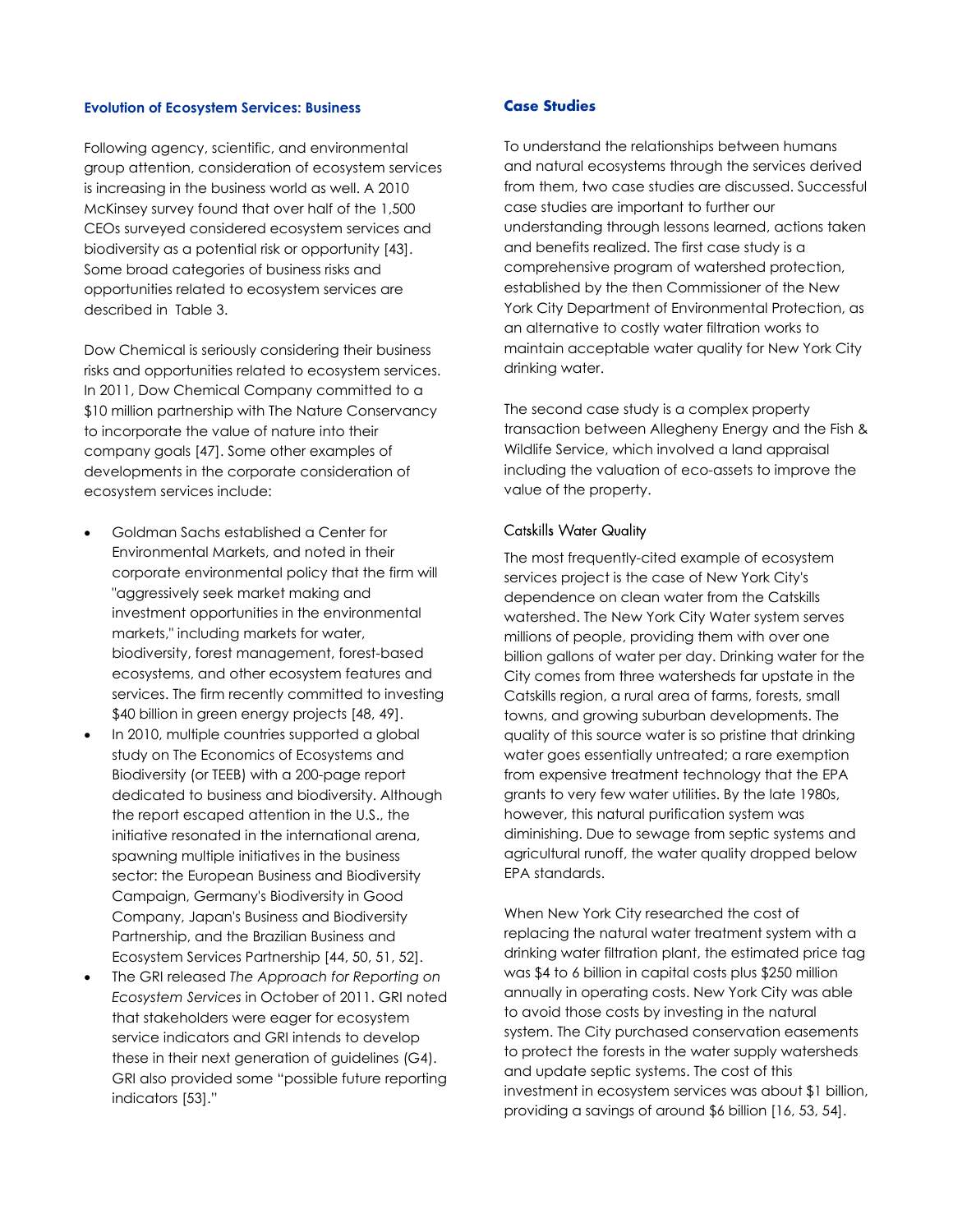

**Figure 3 New York City's Water Supply System [55]**

## **Allegheny Energy**

A unique property appraisal allowed Allegheny Energy to turn ecosystem services like wildlife habitat, water purification and climate regulation into environmental assets. The project yielded millions in tax savings from a bargain sale to the U.S. Fish and Wildlife Service. The project evolved from an early EPRI investigation into the eco-asset valuation of Allegheny's landholdings. Alan Noia, CEO of Allegheny Energy noted "We've known that some of our properties are truly unique, but it's always been very difficult to factor the intangible value of these physical assets into the land management equation [53]." In evaluating Allegheny properties, the natural value of the company's Canaan Valley properties became apparent. The valley's diverse and unique ecosystems support around 600 plant and 300 animal species, including the endangered Virginia northern flying squirrel and the threatened Cheat Mountain salamander. The valley also hosts one of the largest wetlands east of the Mississippi.

The challenge, then, was in realizing the value of ecosystem services of this 12,000-acre tract, beyond traditional real estate valuation. The solution was a complex property transaction involving a sale of the property to the Fish and Wildlife Service. The transaction hinged upon a comprehensive appraisal of the property's fair market value. The appraisal included the value of eco-assets, specifically mitigation credits associated with protecting and enhancing wetland and endangered species habitat, preserving open space, and sequestering carbon. For example, the Canaan Valley property included 253 acres of degraded wetlands. If those wetlands were restored and turned into a wetland bank, credits could be sold for \$8,000 per acre.

While the traditional real estate appraisal valued the land at \$16 million, after including the eco-assets, the value rose to \$33 million. The valuation was supported by an independent audit by PriceWaterhouseCoopers [54, 56]. The U.S. Fish & Wildlife Service purchased the property at a cost in line with the traditional appraisal value of \$16 million. Based on bargain sale provisions in the federal tax code, Allegheny Energy claimed a charitable contribution of the eco-asset value, yielding about \$5 million in tax savings after staff time and expenses were accounted for. The transaction was reviewed by the Internal Revenue Service during a tax audit, and was approved without modification. "This agreement will be beneficial from all perspectives," says Jay Pifer, president of Allegheny Power, the energy delivery business of Allegheny Energy. "The Fish & Wildlife Service will protect the public interest by managing and preserving this exceptional area as a wildlife refuge, Allegheny Energy will continue to demonstrate its strong commitment to environmental stewardship and community, and we will maximize the value of the property for our shareholders [5, 57]."

## **Research and Technology Gaps**

The electric power industry relies on ecosystem services for daily operation of power plants throughout the world. However, the industry does not always understand what services they rely on, the services they impact, or the economic consequences if those services were no longer free. Power plants rely on access to clean water, nutrient filtration and assimilation of wetlands, and a predictable climate. If the electric power industry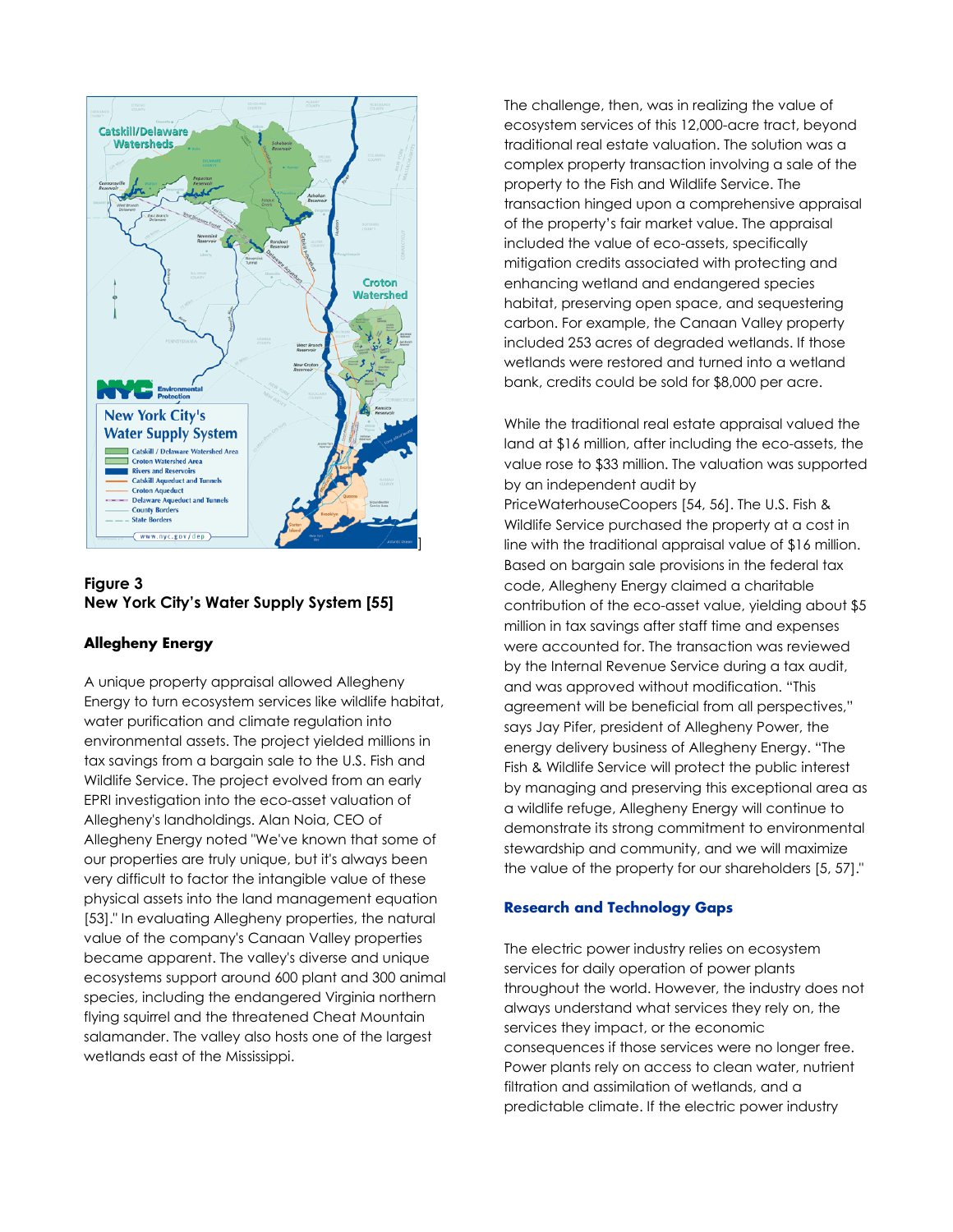had to pay for these free ecosystem services, the cost of power generation would be impacted. EPRI is helping its members understand their role in using and protecting ecosystem services, thereby positioning the power industry to respond to regulatory initiatives and sustainability targets. While the focus within the industry has recently been on one ecosystem service, climate regulation, it is important to expand this focus to consider other vital life sustaining support systems.

To support the industry in more structured consideration of ecosystem services, EPRI is working on developing a decision-making framework to determine **what** ecosystem services are relevant in various corporate decisions (pollination, climate regulation, water filtration, etc), **when** it is important to consider ecosystem services (land purchases, sales, management decisions), and **how** this consideration should be done (models, site-visits, desk studies, etc). With continued funding and development, EPRI anticipates that such a decision support framework will facilitate a more quantitative business case for consideration of ecosystem services in day-to-day decisions at power plants.

#### **Conclusions**

The electric power industry relies on ecosystem services for daily operation of power plants throughout the world. Access to clean water for cooling and flushing, reliance on a stable climate, watershed nutrient assimilation capacities, all affect how power companies operate. The industry also holds lands that host these ecosystem services. The relationships between these services and the industry are important to understand as public agencies and other organizations develop and implement guidelines for the management of ecosystem services. It is clear that the preservation of ecosystem services is a global priority. Therefore the industry should expect that management policies may soon be placed into regulation, and that corporate sustainability will be judged according to performance indicators surrounding the management of corporate ecosystem services.

Markets are emerging that can provide the industry with opportunities and flexibility. Companies may be able to buy credits for cost-effective compliance, sell valuable ecosystem-rich lands to increase revenue;

or in some cases to sell credits to others. It is important to understand these systems and policies, as well as the tools and guidelines for measuring and reporting. Advancement of this knowledge will enable industry leaders to strategically manage their ecosystem services, and to link these outcomes to financial business benefits, along with any regulations that may develop.

#### **References**

- 1. A.W. Rea, C. Davis, D.A. Evans, B.T. Heninger, and G. Van Houtven. "Using Ecosystem Services to Inform Decisions on U.S. Air Quality Standards." *Environmental Science and Technology,* Vol. 46, p. 6481-6488 (2012).
- 2. EPA Webcast (unpublished), June 27, 2012. For more information contact Andy Almeter (919.541.
- 3. *Millennium Ecosystem Assessment,* Ecosystems and Human Well-being: Synthesis. Island Press, Washington, D.C. (*2005*) [http://www.maweb.org/documents/document.3](http://www.maweb.org/documents/document.356.aspx.pdf) [56.aspx.pdf.](http://www.maweb.org/documents/document.356.aspx.pdf)
- 4. "*Case Study: Energia Global*," WRI (2012). Available at: [http://projects.wri.org/node/796.](http://projects.wri.org/node/796)
- 5. Lashley, *Market Based Case Studies Involving Eco-Asset Management on Non-Mined Lands*. ( 2003).

[http://citeseerx.ist.psu.edu/viewdoc/download?](http://citeseerx.ist.psu.edu/viewdoc/download?doi=10.1.1.196.915&rep=rep1&type=pdf) [doi=10.1.1.196.915&rep=rep1&type=pdf](http://citeseerx.ist.psu.edu/viewdoc/download?doi=10.1.1.196.915&rep=rep1&type=pdf)

- 6. "Warm water surrounding Florida power plant is 'spa' for chilly manatees, sharks and rays." *Los Angeles Times,* January 8, 2010. [http://latimesblogs.latimes.com/unleashed/2010/](http://latimesblogs.latimes.com/unleashed/2010/01/warm-water-surrounding-florida-power-plant-is-a-spa-for-chilly-manatees-sharks-and-rays.html) [01/warm-water-surrounding-florida-power-plant](http://latimesblogs.latimes.com/unleashed/2010/01/warm-water-surrounding-florida-power-plant-is-a-spa-for-chilly-manatees-sharks-and-rays.html)[is-a-spa-for-chilly-manatees-sharks-and-rays.html](http://latimesblogs.latimes.com/unleashed/2010/01/warm-water-surrounding-florida-power-plant-is-a-spa-for-chilly-manatees-sharks-and-rays.html)
- 7. G.C. Daily, S. Alexander, P.R. Ehrlich, L. Goulder, J. Lubchenco, P.A. Matson, H.A. Mooney, S. Postel, S.H. Schneider, D. Tilman, G.M. Woodwell. "Ecosystem services: benefits supplied to human societies by natural ecosystems." *Issues in Ecology*, Vol. 2, p. 1–16 (1997).
- 8. Costanza, R.. "The value of the world." *Nature* 387 (6630): 253 (1997).
- 9. Gómez-Baggethun et al., "The history of ecosystem services in economic theory and practice: from early notions to markets and payment schemes," *Ecological Economics* (2009).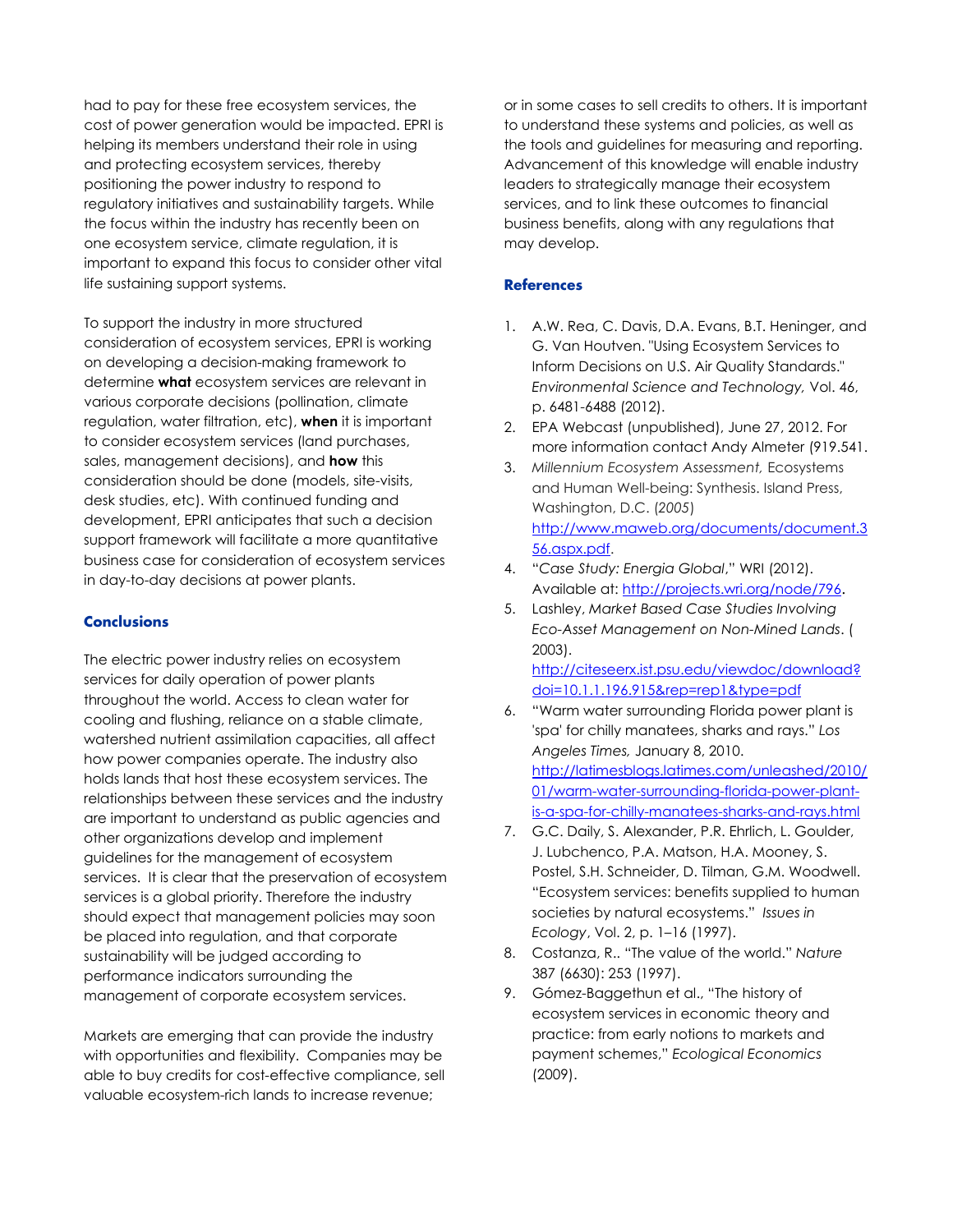- 10. Champ, Patricia A.; Kevin J. Boyle; and Thomas C. Brown (eds.), *A Primer on Nonmarket Valuation*. Kluwer Academic Publishers, London, England (2003).
- 11. NOAA, "Natural Resource Damage Assessments under the Oil Pollution Act of 1990." *Federal Register.* 58:4601-4614 (1993).
- 12. Joyce, Christopher, "How to Put a Value on Oil Damaged Life in the Gulf," NPR. November 11, 2011. [http://www.npr.org/2011/11/11/142234880/how-](http://www.npr.org/2011/11/11/142234880/how-to-put-a-value-on-oil-damaged-life-in-the-gulf)

[to-put-a-value-on-oil-damaged-life-in-the-gulf.](http://www.npr.org/2011/11/11/142234880/how-to-put-a-value-on-oil-damaged-life-in-the-gulf)

- 13. "Emissions Trading System (EU ETS)," European Commission website, accessed June, 2012. [http://ec.europa.eu/clima/policies/ets/index\\_en.](http://ec.europa.eu/clima/policies/ets/index_en.htm) [htm](http://ec.europa.eu/clima/policies/ets/index_en.htm)
- 14. Madsen, Becca, Nathaniel Carroll, Daniel Kandy, and Genevieve Bennett*, "2011 Update: State of Biodiversity Markets; Methods Appendix*," Washington, DC: Forest Trends. (2011). [http://www.ecosystemmarketplace.com/reports](http://www.ecosystemmarketplace.com/reports/2011_update_sbdm) [/2011\\_update\\_sbdm.](http://www.ecosystemmarketplace.com/reports/2011_update_sbdm)
- 15. US EPA, US ACE, 40 CFR Part 230, "Compensatory Mitigation for Losses of Aquatic Resources; Final Rule, 2008." [http://www.epa.gov/owow/wetlands/pdf/wetla](http://www.epa.gov/owow/wetlands/pdf/wetlands_mitigation_final_rule_4_10_08.pdf) [nds\\_mitigation\\_final\\_rule\\_4\\_10\\_08.pdf.](http://www.epa.gov/owow/wetlands/pdf/wetlands_mitigation_final_rule_4_10_08.pdf)
- 16. Stanton, Tracy; Echavarria, Marta; Hamilton, Katherine; and Ott, Caroline. 2010. State of Watershed Payments: An Emerging Marketplace. Ecosystem Marketplace. Available online: [http://www.foresttrends.org/documents/files/doc](http://www.foresttrends.org/documents/files/doc_2438.pdf) [\\_2438.pdf](http://www.foresttrends.org/documents/files/doc_2438.pdf)
- 17. Fox, J. and Nino-murcia, A., "Status of Species Conservation Banking in the U.S.," *J. Conservation Biology.* Vol. 19, No. 4, p. 996-1007 (2005).
- 18. Fox, J., Daily, G. C., Thompson, B., Chan, K. M. A., Davis, A., Nino-murcia, A., "Conservation Banking," in *Endangered Species Act at 30: Conserving Biodiversity in Human-dominated Landscapes, Island Press, Washington D.C. (2006).*
- 19. Carroll, N., Fox, J., Bayon, R., *Conservation and Biodiversity Banking: A Guide to Setting Up and Running Biodiversity Credit Trading Systems,"*  Earthscan, London, England and Sterling, VA (2008).
- 20. Fox, J., Introduction to *Biodiversity Protection and Mitigation*, Special Issue, *Stetson Law Review,* Vol. 38, No. 2 (2009).
- 21. Wunder, S., "Payments for environmental services: Some nuts and bolts," *Center for International Forestry Research (CIFOR): Occasional Paper No. 42* (2005).
- 22. USDA 2012. Conservation Reserve Program. [http://www.fsa.usda.gov/FSA/webapp?area=ho](http://www.fsa.usda.gov/FSA/webapp?area=home&subject=copr&topic=crp) [me&subject=copr&topic=crp](http://www.fsa.usda.gov/FSA/webapp?area=home&subject=copr&topic=crp)
- 23. Wunder, S. and Montserrat Alban 2008. "Decentralized payments for environmental services: The cases of Pimampiro and PROFAFOR in Ecuador." *Ecological economics* 65 (4): 685.
- 24. Pagiola, S. "Payments for environmental services in Costa Rica." *Ecological economics* 65 (4): 712 (2008).
- 25. WBCSD, 2011. *Guide to Corporate Ecosystem Valuation*. [http://www.wbcsd.org/work](http://www.wbcsd.org/work-program/ecosystems/cev.aspx)[program/ecosystems/cev.aspx](http://www.wbcsd.org/work-program/ecosystems/cev.aspx)
- 26. Fox, J., "The Value of Your Eco-Assets," Electric Perspectives, p. 18-26 (March/April 2006).
- 27. Westman, How much are nature's services worth? *Sci*. 197, 960-964 (1977).
- 28. Costanza, R., and H. E. Daly, "Natural capital and sustainable development." *Cons Biol.* 6(1): 1-10 (1992).
- 29. Common, M., "Towards an ecological economics of sustainability*." Ecological economics* 6 (1):7 (1992).
- 30. Peterson, G., "Growth of ecosystem services concept." *Resilience Science*: January 2010.
- 31. IFC, 2012. *IFC Performance Standard 6: Biodiversity Conservation and Sustainable Management of Living Natural Resources*. [http://www1.ifc.org/wps/wcm/connect/bff0a280](http://www1.ifc.org/wps/wcm/connect/bff0a28049a790d6b835faa8c6a8312a/PS6_English_2012.pdf?MOD=AJPERES) [49a790d6b835faa8c6a8312a/PS6\\_English\\_2012.p](http://www1.ifc.org/wps/wcm/connect/bff0a28049a790d6b835faa8c6a8312a/PS6_English_2012.pdf?MOD=AJPERES) [df?MOD=AJPERES.](http://www1.ifc.org/wps/wcm/connect/bff0a28049a790d6b835faa8c6a8312a/PS6_English_2012.pdf?MOD=AJPERES)
- 32. Tallis, H., "An ecosystem services framework to support both practical conservation and economic development." *Proceedings of the National Academy of Sciences of the United States of America* 105 (28): 9457 (2008).
- 33. Daily, G C., "Management objectives for the protection of ecosystem services." *Environmental science & policy* 3 (6): 333 (2000).
- 34. Almeter, A. and Llael Cox, *Draft Inventory of USEPA & USDA Research on Ecosystem Services (2010).*
- 35. EPA 2010. Webpage: Ecosystem Services Research. http://www.epa.gov/research/ecoscience/.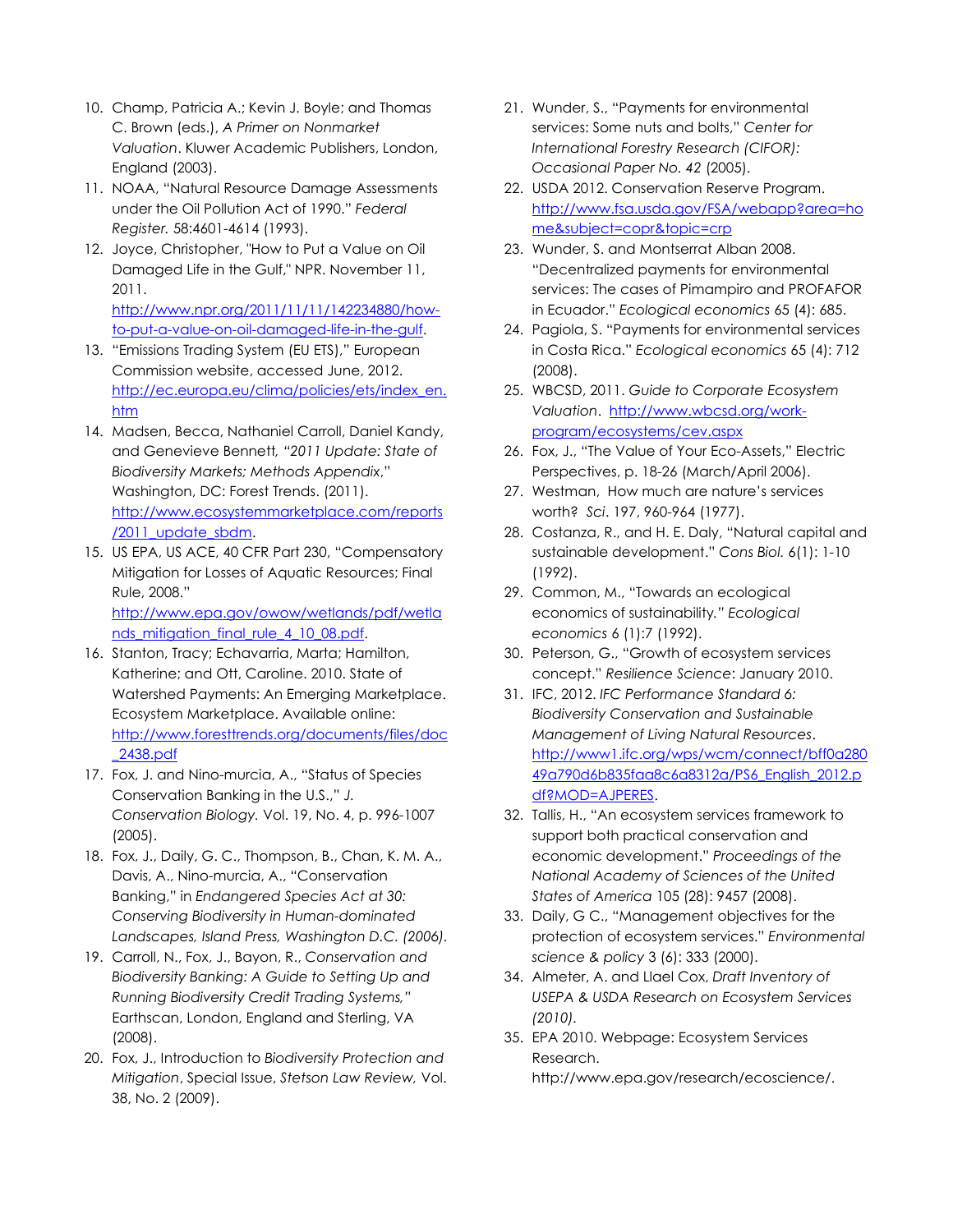- 36. EPA 2012. Webpage: Environmental Monitoring & Assessment Program. http://www.epa.gov/emap/
- 37. Nahlik et al., A.M. Nahlik, M.E. Kentula, M.S. Fennessy, and D.H. Landers. "Where is the consensus? A proposed foundation for moving ecosystem service concepts into practice." *Ecological Economics,* 77 (2012), pp.27-35 (2012).
- 38. O'Shea, T. and Lydia Olander. DRAFT: "Finding Successful Ecosystem Service Projects and Programs in the United States." Duke University, Nicholas Institute for Environmental Policy Solutions.(2011). [http://nicholasinstitute.duke.edu/ecosystem/nes](http://nicholasinstitute.duke.edu/ecosystem/nesp/Examples%20of%20Success) [p/Examples%20of%20Success](http://nicholasinstitute.duke.edu/ecosystem/nesp/Examples%20of%20Success)
- 39. USDA Forest Service, 2012. From the Forest to the Faucet: Selected Map Results. Available at: [http://www.fs.fed.us/ecosystemservices/pdf/fore](http://www.fs.fed.us/ecosystemservices/pdf/forests2faucets/F2F_maps.pdf) [sts2faucets/F2F\\_maps.pdf.](http://www.fs.fed.us/ecosystemservices/pdf/forests2faucets/F2F_maps.pdf)
- 40. N. Smith, R. Deal, J. Kline, D. Blahna, T. Patterson, T.A. Spies, and K. Bennett. "Ecosystem services as a framework for forest stewardship: Deschutes National Forest overview," *General Technical Report*, PNW-GTR-852. Portland, OR (2011) Department of Agriculture, Forest Service, Pacific NorthwestResearch Station. Available at: [http://www.fs.fed.us/pnw/pubs/pnw\\_gtr852.pdf](http://www.fs.fed.us/pnw/pubs/pnw_gtr852.pdf)
- 41. "USDA Announces New Office of Ecosystem Services and Markets," USDA Dec. 18, 2008. [http://www.usda.gov/wps/portal/usda/usdahom](http://www.usda.gov/wps/portal/usda/usdahome?contentid=2008/12/0307.xml&contentidonly=true) [e?contentid=2008/12/0307.xml&contentidonly=tr](http://www.usda.gov/wps/portal/usda/usdahome?contentid=2008/12/0307.xml&contentidonly=true) [ue](http://www.usda.gov/wps/portal/usda/usdahome?contentid=2008/12/0307.xml&contentidonly=true)
- 42. "New Business Decision-Making Aids in an Era of Complexity, Scrutiny, and Uncertainty: Tools for Identifying, Assessing, and Valuing Ecosystem Services," BSR. ( 2011) [http://www.bsr.org/en/our](http://www.bsr.org/en/our-insights/report-view/new-business-decision-making-aids-in-an-era-of-complexity)[insights/report-view/new-business-decision](http://www.bsr.org/en/our-insights/report-view/new-business-decision-making-aids-in-an-era-of-complexity)[making-aids-in-an-era-of-complexity](http://www.bsr.org/en/our-insights/report-view/new-business-decision-making-aids-in-an-era-of-complexity)
- 43. "The next environmental issue for business: McKinsey Global Survey results." McKinsey & Company. August 2010. Available at: [http://www.mckinseyquarterly.com/Strategy/Stra](http://www.mckinseyquarterly.com/Strategy/Strategy_in_Practice/The_next_environmental_issue_for_business_McKinsey_Global_Survey_results_2651) [tegy\\_in\\_Practice/The\\_next\\_environmental\\_issue\\_f](http://www.mckinseyquarterly.com/Strategy/Strategy_in_Practice/The_next_environmental_issue_for_business_McKinsey_Global_Survey_results_2651) [or\\_business\\_McKinsey\\_Global\\_Survey\\_results\\_2651](http://www.mckinseyquarterly.com/Strategy/Strategy_in_Practice/The_next_environmental_issue_for_business_McKinsey_Global_Survey_results_2651)
- 44. "The Economics of Ecosystems and Biodiversity for Business." TEEB. (2010) [http://www.teebweb.org/ForBusiness/tabid/1021](http://www.teebweb.org/ForBusiness/tabid/1021/Default.aspx) [/Default.aspx](http://www.teebweb.org/ForBusiness/tabid/1021/Default.aspx)
- 45. *TMDL Technical Evaluation Framework*, EPRI, Palo Alto, CA *(2009)*

[http://my.epri.com/portal/server.pt?Abstract\\_id=](http://my.epri.com/portal/server.pt?Abstract_id=000000000001015580) [000000000001015580](http://my.epri.com/portal/server.pt?Abstract_id=000000000001015580)

- 46. *"Report rates ban*ks on mountaintop mining policies," *Bloomberg BusinessWeek,* April 5, 2011. [http://www.businessweek.com/ap/fi](http://www.businessweek.com/ap/financialnews/D9MDL69G0.htm)*nancialnews [/D9MDL69G0.](http://www.businessweek.com/ap/financialnews/D9MDL69G0.htm)*htm
- 47. *"Dow and The Nature C*onservancy Announce Collaboration to Value Nature." *Dow Press Release:* January 24, 2012. [http://www.dow.com/news/multimedia/media\\_k](http://www.dow.com/news/multimedia/media_kits/2011_01_24a/pdfs/dow-tnc_joint_press_release.pdf) [its/2011\\_01\\_24a/pdfs/dow](http://www.dow.com/news/multimedia/media_kits/2011_01_24a/pdfs/dow-tnc_joint_press_release.pdf)[tnc\\_joint\\_press\\_release.pdf](http://www.dow.com/news/multimedia/media_kits/2011_01_24a/pdfs/dow-tnc_joint_press_release.pdf)
- 48. Goldman Sachs, *Goldman Sachs Environmental Policy Framework*. (2005) [http://www.goldmansachs.com/citizenship/envir](http://www.goldmansachs.com/citizenship/environmental-stewardship-and-sustainability/environmental-policy-framework/gs-environmental-policy-framework-pdf.pdf) [onmental-stewardship-and](http://www.goldmansachs.com/citizenship/environmental-stewardship-and-sustainability/environmental-policy-framework/gs-environmental-policy-framework-pdf.pdf)[sustainability/environmental-policy](http://www.goldmansachs.com/citizenship/environmental-stewardship-and-sustainability/environmental-policy-framework/gs-environmental-policy-framework-pdf.pdf)[framework/gs-environmental-policy-framework](http://www.goldmansachs.com/citizenship/environmental-stewardship-and-sustainability/environmental-policy-framework/gs-environmental-policy-framework-pdf.pdf)[pdf.pdf](http://www.goldmansachs.com/citizenship/environmental-stewardship-and-sustainability/environmental-policy-framework/gs-environmental-policy-framework-pdf.pdf)
- 49. Collinson, Jaime, "Goldman Sachs invests US\$40 billion in green energy." *microDINERO.* May 29, 2012. [http://www.microdinero.com/nota\\_eng.php?sub](http://www.microdinero.com/nota_eng.php?subseccion=¬Id=4617) [seccion=&notId=4617](http://www.microdinero.com/nota_eng.php?subseccion=¬Id=4617)
- 50. Madsen, Becca, "Round-Up of Biodiversity News." *Eco-Eko.com*. September 8, 2010. [http://eko-eco.com/archive/round-up-of](http://eko-eco.com/archive/round-up-of-biodiversity-news.php)[biodiversity-news.php.](http://eko-eco.com/archive/round-up-of-biodiversity-news.php)
- 51. Madsen, Becca, "A Round-Up of Business and Biodiversity News." *Eco-Eko.com*. June 21, 2011. [http://eko-eco.com/archive/round-up-of](http://eko-eco.com/archive/round-up-of-biodiversity-news.php)[biodiversity-news.php.](http://eko-eco.com/archive/round-up-of-biodiversity-news.php)
- 52. WRI, *Brazilian Business and Ecosystem Services Partnership (2012)*. [http://insights.wri.org/pese\\_en/2012/05/brazilian](http://insights.wri.org/pese_en/2012/05/brazilian-business-and-ecosystem-services-partnership-launches)[business-and-ecosystem-services-partnership](http://insights.wri.org/pese_en/2012/05/brazilian-business-and-ecosystem-services-partnership-launches)[launches.](http://insights.wri.org/pese_en/2012/05/brazilian-business-and-ecosystem-services-partnership-launches)
- 53. GRI, 2011. *Approach for reporting on ecosystem services*.

[http://www.globalreporting.org/NR/rdonlyres/138](http://www.globalreporting.org/NR/rdonlyres/13865428-9EAC-4EB0-A8E3-A31AA2F5C38C/6692/ECOSYSTEMSFINAL2992011.pdf) [65428-9EAC-4EB0-A8E3-](http://www.globalreporting.org/NR/rdonlyres/13865428-9EAC-4EB0-A8E3-A31AA2F5C38C/6692/ECOSYSTEMSFINAL2992011.pdf) [A31AA2F5C38C/6692/ECOSYSTEMSFINAL2992011.](http://www.globalreporting.org/NR/rdonlyres/13865428-9EAC-4EB0-A8E3-A31AA2F5C38C/6692/ECOSYSTEMSFINAL2992011.pdf) [pdf.](http://www.globalreporting.org/NR/rdonlyres/13865428-9EAC-4EB0-A8E3-A31AA2F5C38C/6692/ECOSYSTEMSFINAL2992011.pdf)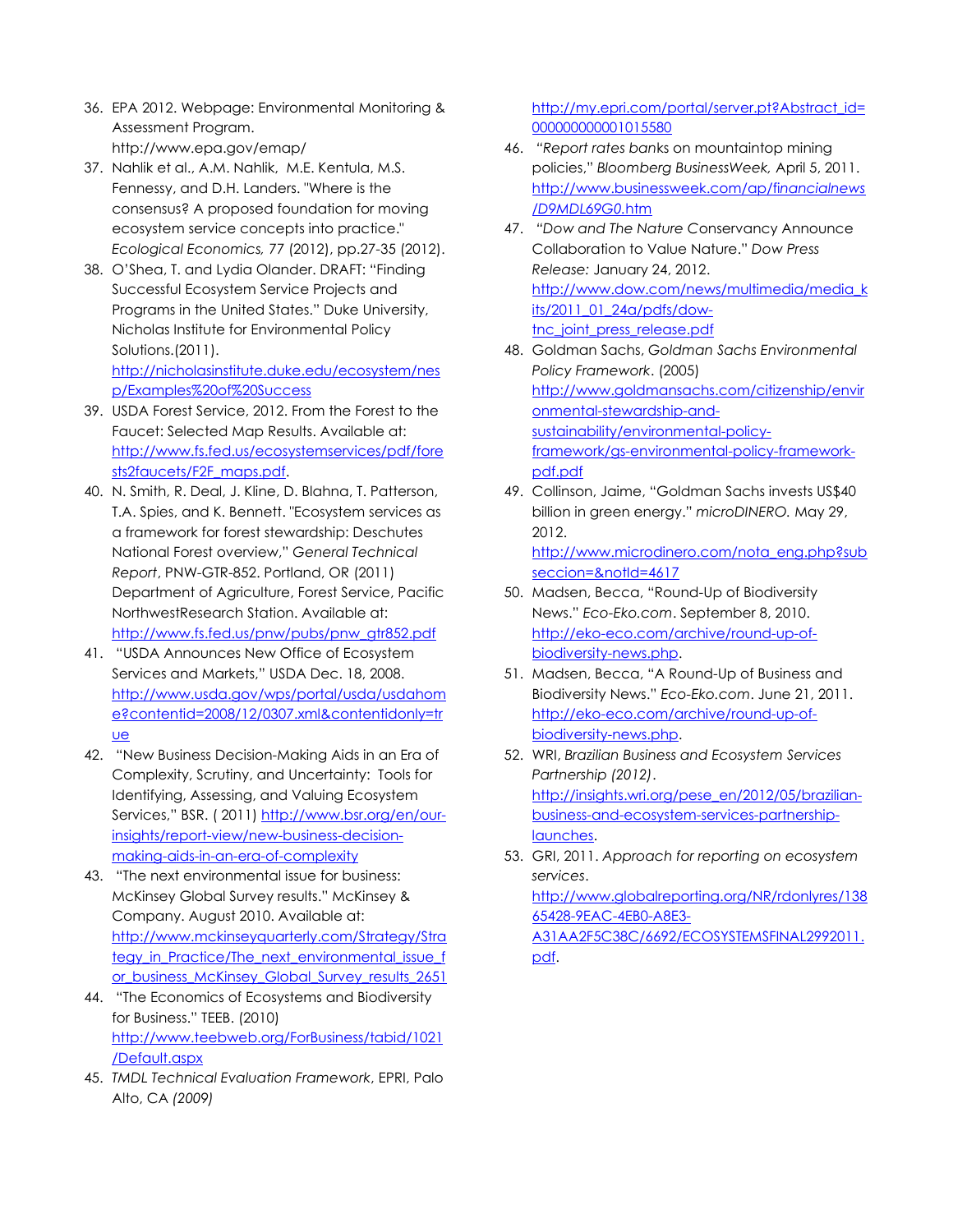- 54. Appleton, A. 2002. "How New York City Used an Ecosystem Services Strategy Carried out Through an Urban-Rural Partnership to Preserve the Pristine Quality of Its Drinking Water and Save Billions of Dollars. A Paper for Forest Trends – Tokyo." [http://www.ecosystemmarketplace.com/pages/](http://www.ecosystemmarketplace.com/pages/dynamic/resources.library.page.php?page_id=22§ion=home&eod=1) [dynamic/resources.library.page.php?page\\_id=2](http://www.ecosystemmarketplace.com/pages/dynamic/resources.library.page.php?page_id=22§ion=home&eod=1) [2&section=home&eod=1.](http://www.ecosystemmarketplace.com/pages/dynamic/resources.library.page.php?page_id=22§ion=home&eod=1)
- 55. New York City DEP. "New York City's Water Supply System." [www.nyc.gov/html/dep/html/drinking\\_water/ws](http://www.nyc.gov/html/dep/html/drinking_water/wsmaps_wide.shtml) [maps\\_wide.shtml](http://www.nyc.gov/html/dep/html/drinking_water/wsmaps_wide.shtml)
- 56. Allegheny Energy Annual Report (2003).
- 57. The Value of Ecological Resources," *EPRI Journal*, July/August 1998.

# **Contact Information**

For more information, contact the EPRI Customer Assistance Center at 800.313.3774 [\(askepri@epri.com\)](mailto:askepri@epri.com).

# **Technical Contact**

Jessica Fox at 650.855.2138 [\(jfox@epri.com\)](mailto:jfox@epri.com).